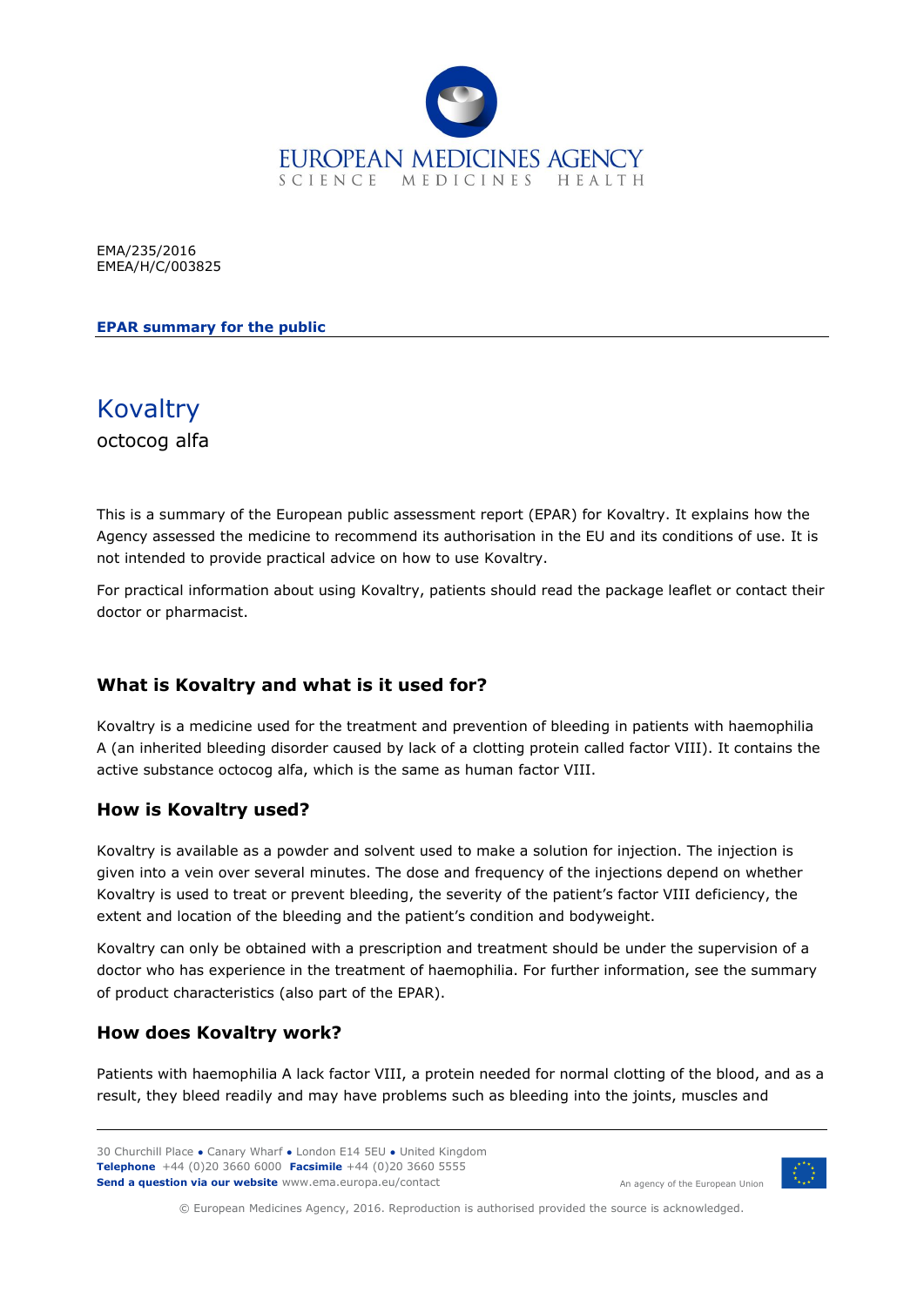internal organs. The active substance in Kovaltry, octocog alfa, works in the body in the same way as human factor VIII. It replaces the missing factor VIII, thereby helping the blood to clot and giving temporary control of bleeding.

### **What benefits of Kovaltry have been shown in studies?**

The effectiveness of Kovaltry in preventing and treating bleeding has been shown in a main study involving 62 patients aged 12 years or older with severe haemophilia A who were previously treated with other factor VIII products. The number of bleeds that occurred during Kovaltry treatment was calculated as 3.8 bleeds per year on average (mostly into joints). This compared with an average of 6.9 bleeds per year before Kovaltry treatment. Comparable results were seen in patients who continued to take the medicine after completion of the initial study.

About 70% of the bleeding events that occurred were managed with a single injection of Kovaltry, and about another 15% responded to a second injection; the response was considered good or excellent in around 80% of cases. In 12 patients who required major surgery during the study, control of blood loss was also rated as good or excellent by the patients' doctors.

A second study involved 51 children under 12 years of age previously treated with other factor VIII products, who also had 3.8 bleeds per year on average during treatment with Kovaltry (mostly related to injuries). Response to treatment was considered good or excellent in about 90% of cases.

Data from a supportive study also confirmed the benefits of preventative treatment with Kovaltry in reducing the number of bleeds.

### **What are the risks associated with Kovaltry?**

Hypersensitivity (allergic) reactions are uncommon with Kovaltry, affecting from 1 patient in 1,000 to less than 1 patient in 100. If they occur they may include: angioedema (swelling of tissues under the skin), burning and stinging at the injection site, chills, flushing, itchy rash over the whole body, headache, hives, hypotension (low blood pressure), lethargy, nausea (feeling sick), restlessness, tachycardia (rapid heartbeat), tightness of the chest, tingling, vomiting and wheezing. In some cases these reactions can become severe.

Patients may develop antibodies to hamster or mouse proteins; the medicine must not be used in patients who are hypersensitive (allergic) to octocog alfa or to hamster or mouse proteins. There is also a risk with factor VIII medicines that some patients will develop inhibitors (antibodies) against factor VIII, causing the medicine to stop working and resulting in a loss of bleeding control.

For the full list of all side effects and restrictions with Kovaltry, see the package leaflet.

# **Why is Kovaltry approved?**

The Agency's Committee for Medicinal Products for Human Use (CHMP) decided that Kovaltry's benefits are greater than its risks and recommended that it be approved for use in the EU. Kovaltry has been shown to be effective in both preventing and treating bleeds, including managing blood loss during surgery, and can be used in all age groups. Regarding safety, the reported effects are in line with those expected for a factor VIII product. Further evidence of effectiveness and safety in patients previously untreated with factor VIII medicines, and further data on long-term use in children should be provided by ongoing studies.